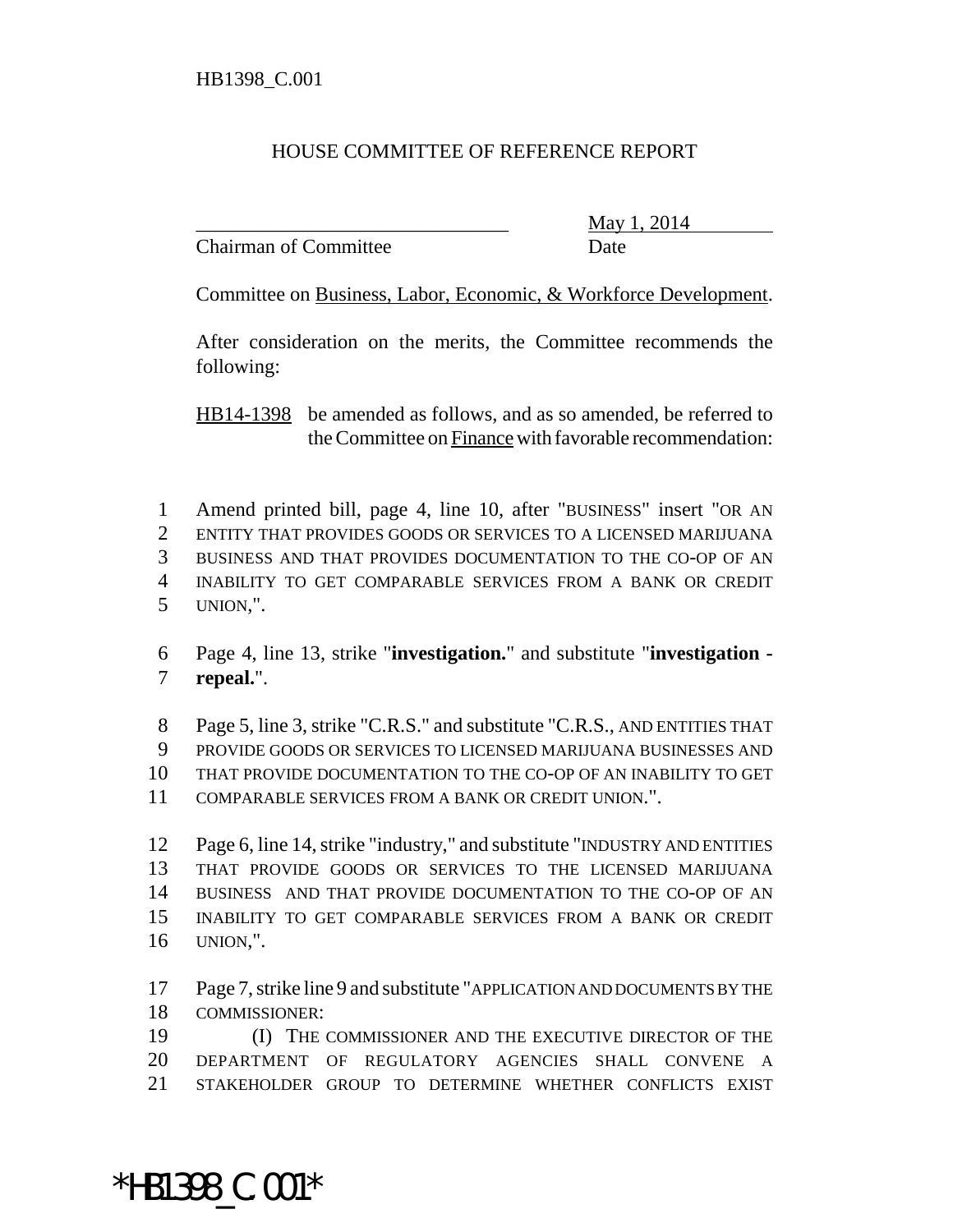BETWEEN THIS ARTICLE AND OTHER PORTIONS OF STATE LAW, INCLUDING 2 TITLE 4, C.R.S. IF THE COMMISSIONER AND THE EXECUTIVE DIRECTOR, AFTER CONSIDERING THE INPUT OF THE STAKEHOLDER GROUP, DETERMINE THAT ONE OR MORE SUCH CONFLICTS EXIST, THE COMMISSIONER SHALL NOT ISSUE A CERTIFICATE PURSUANT TO SUBPARAGRAPH (II) OF THIS PARAGRAPH (b) UNTIL ALL THE CONFLICTS HAVE BEEN RESOLVED. (II) SUBJECT TO SUBPARAGRAPH (I) OF THIS PARAGRAPH (b), THE".

Page 8, after line 3 insert:

 "(c) IF THE COMMISSIONER HAS NOT ISSUED ANY CHARTERS PURSUANT TO THIS ARTICLE BY AUGUST 1, 2017, THIS ARTICLE IS REPEALED, EFFECTIVE SEPTEMBER 1, 2017. BY AUGUST 31, 2017, THE COMMISSIONER SHALL FILE A WRITTEN STATEMENT WITH THE REVISOR OF STATUTES REGARDING WHETHER ANY CHARTERS HAVE BEEN ISSUED BY AUGUST 1, 2017.".

 Page 8, line 21, after "BUSINESSES" insert "AND ENTITIES THAT PROVIDE GOODS OR SERVICES TO LICENSED MARIJUANA BUSINESSES AND THAT PROVIDE DOCUMENTATION TO THE CO-OP OF AN INABILITY TO GET COMPARABLE SERVICES FROM A BANK OR CREDIT UNION".

 Page 8, line 27, strike "C.R.S." and substitute "C.R.S., AND ENTITIES THAT PROVIDE GOODS OR SERVICES TO LICENSED MARIJUANA BUSINESSES AND THAT PROVIDE DOCUMENTATION TO THE CO-OP OF AN INABILITY TO GET COMPARABLE SERVICES FROM A BANK OR CREDIT UNION.".

 Page 9, line 9, after "MARIJUANA" insert "BUSINESS OR PROVIDES GOODS OR SERVICES TO A LICENSED MARIJUANA ".

Page 12, line 2, strike "**rules.**" and substitute "**rules - fund created.**".

- Page 12, after line 17 insert:
- "(c) (I) THERE IS HEREBY CREATED IN THE STATE TREASURY THE CANNABIS CREDIT CO-OP FUND, CONSISTING OF:
- (A) REVENUES APPROPRIATED TO THE FUND; AND

 (B) ASSESSMENTS MADE PURSUANT TO PARAGRAPH (a) OF THIS 31 SUBSECTION (1).

 (II) REVENUES CREDITED TO THE FUND AND UNEXPENDED AT THE END OF EACH FISCAL YEAR REMAIN IN THE FUND AND DO NOT REVERT TO

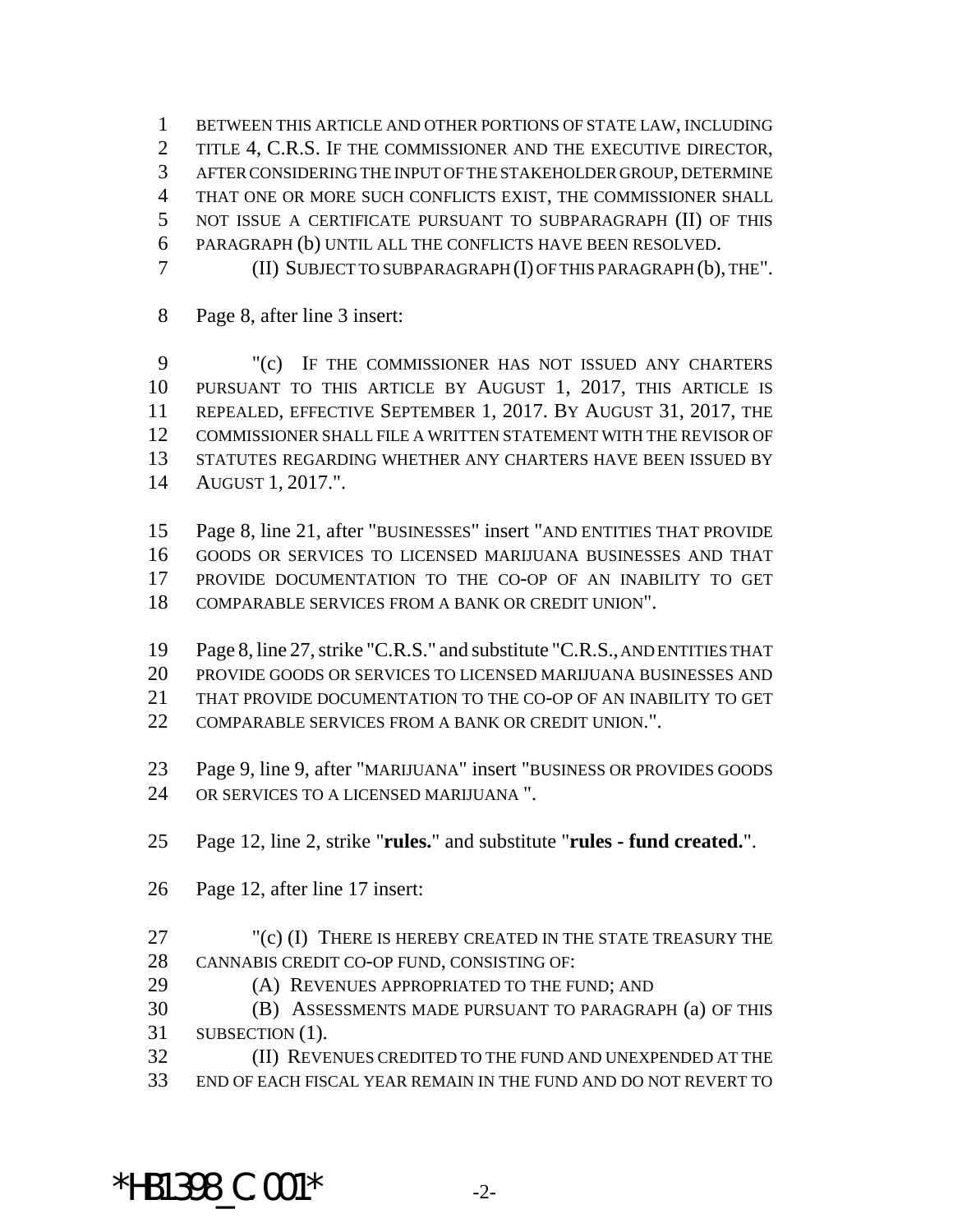THE GENERAL FUND. ALL INTEREST DERIVED FROM THE DEPOSIT AND INVESTMENT OF REVENUES IN THE FUND REMAINS IN THE FUND AND DOES NOT REVERT TO THE GENERAL FUND. THE DIVISION SHALL USE REVENUES IN THE FUND ONLY FOR THE PURPOSE OF IMPLEMENTING THIS ARTICLE.".

Page 41, after line 26 insert:

 "**SECTION 2.** In Colorado Revised Statutes, 4-1-201, **amend** (4) as follows:

 **4-1-201. General definitions.** (b) Subject to definitions contained in other articles of this title that apply to particular articles or parts thereof:

 (4) "Bank" means a person engaged in the business of banking and includes a savings bank, savings and loan association, credit union, MARIJUANA FINANCIAL SERVICES COOPERATIVE CHARTERED PURSUANT TO 14 ARTICLE 33 OF TITLE 11, C.R.S., and trust company.

 **SECTION 3.** In Colorado Revised Statutes, 4-4-105, **amend** (1) as follows:

 **4-4-105. "Bank" - "depositary bank" - "intermediary bank" - "collecting bank" - "payor bank" - "presenting bank".** In this article:

 (1) "Bank" means a person engaged in the business of banking, including a savings bank, savings and loan association, credit union, MARIJUANA FINANCIAL SERVICES COOPERATIVE CHARTERED PURSUANT TO ARTICLE 33 OF TITLE 11, C.R.S., or trust company.

 **SECTION 4.** In Colorado Revised Statutes, 4-4.5-105, **amend** (a) (2) as follows:

**4-4.5-105. Other definitions.** (a) In this article:

 (2) "Bank" means a person engaged in the business of banking and includes a savings bank, savings and loan association, credit union, MARIJUANA FINANCIAL SERVICES COOPERATIVE CHARTERED PURSUANT TO ARTICLE 33 OF TITLE 11,C.R.S., and trust company. A branch or separate office of a bank is a separate bank for purposes of this article.

 **SECTION 5.** In Colorado Revised Statutes, 4-9-102, **amend** (a) (8) as follows:

 **4-9-102. Definitions and index of definitions.** (a) In this article: (8) "Bank" means an organization that is engaged in the business of banking. The term includes savings banks, savings and loan associations, credit unions, MARIJUANA FINANCIAL SERVICES COOPERATIVE CHARTERED PURSUANT TO ARTICLE 33 OF TITLE 11,C.R.S., and trust companies.".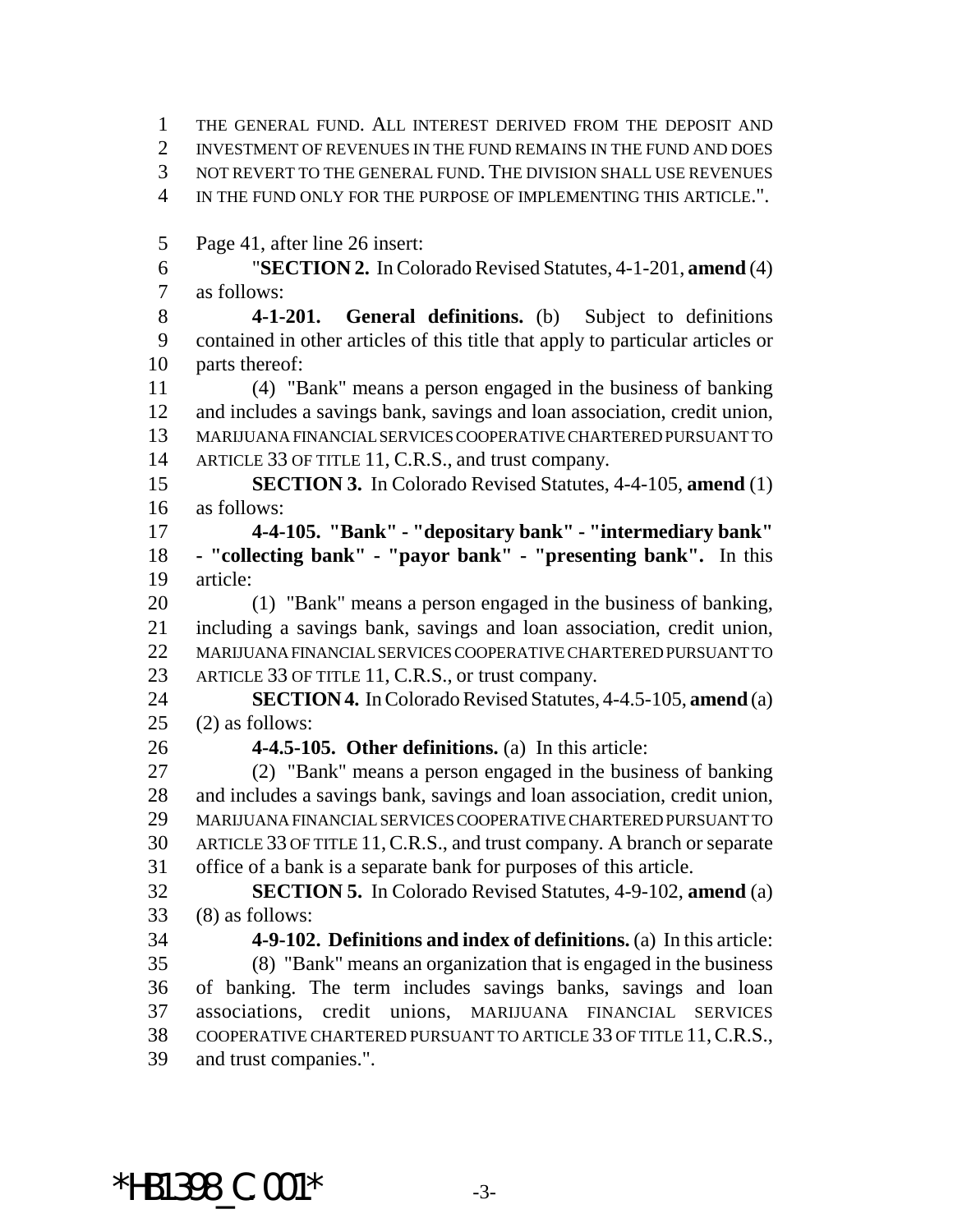Renumber succeeding sections accordingly.

Page 43, strike lines 2 and 3 and substitute:

 "**SECTION 9.** In Colorado Revised Statutes, 39-28.8-501, **amend as added by Senate Bill 14-215** (2) (b) (XI) and (2) (b) (XII); and **add** 5 (2) (b) (XIII) as follows:

 **39-28.8-501. Marijuana tax cash fund - creation - distribution.** (2) (b) Subject to the limitations in subsection (5) of this section, any moneys in the fund that are not appropriated to the department of revenue pursuant to paragraph (a) of this subsection (2) are subject to annual appropriation by the general assembly for any fiscal year following the fiscal year in which they were received by the state. The general assembly shall initially appropriate moneys in the fund based on the most recent estimate of revenue prepared by the staff of the legislative council or the department of revenue for the applicable fiscal year. The general assembly may appropriate moneys in the fund for the following purposes: (XI) To expand the provision of jail-based behavioral health services in underserved counties and to enhance the provision of

 jail-based behavioral health services to offenders transitioning from jail 19 to the community to ensure continuity of care; and

 (XII) For the provision of substance use disorder treatment services for adolescents and pregnant women; AND

 (XIII) FOR THE START-UP EXPENSES OF THE DIVISION OF FINANCIAL SERVICES RELATED TO THE REGULATION OF MARIJUANA FINANCIAL SERVICES COOPERATIVES PURSUANT TO ARTICLE 33 OF TITLE 11, C.R.S., AND UNTIL THE STATE COMMISSIONER OF FINANCIAL SERVICES FIRST COLLECTS ASSESSMENTS ON SUCH COOPERATIVES.

 **SECTION 10. Appropriation.** In addition to any other appropriation, there is hereby appropriated, out of any moneys in the marijuana tax cash fund created in section 39-28.8-501, Colorado Revised Statutes, not otherwise appropriated, to the department of regulatory agencies, for the fiscal year beginning July 1, 2014, the sum of \$233,427 and 2.5 FTE, or so much thereof as may be necessary, for allocation to the division of financial services, for the implementation of this act.

 **SECTION 11. Effective date - applicability.** (1) This act: (a) Takes effect upon passage; except that sections 5 and 6 of this act take effect only if Senate Bill 14-215 becomes law and sections 5 and 6 take effect on the effective date of this act or Senate Bill 14-215, whichever is later; and

(b) Applies to conduct occurring on or after said date.".